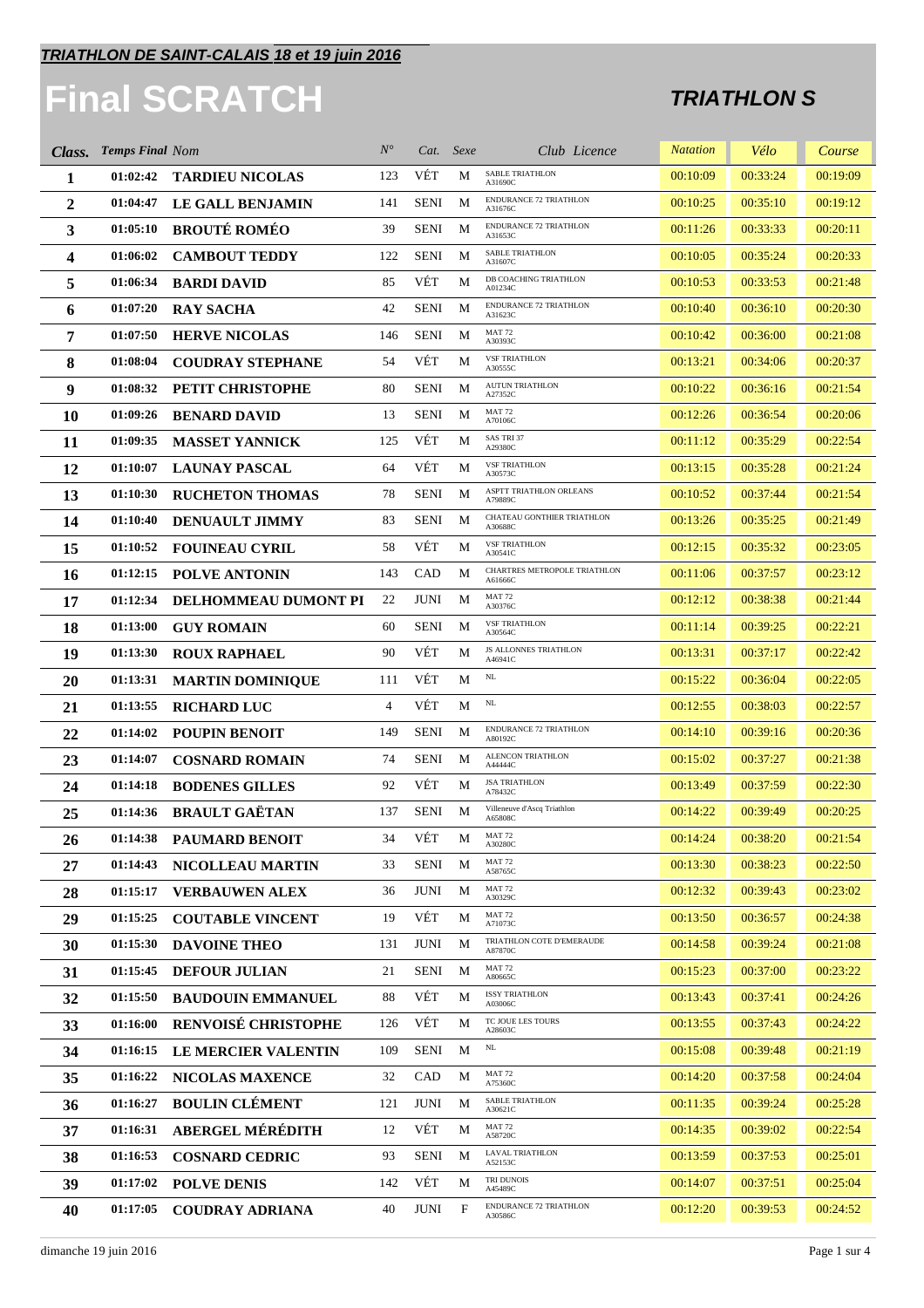#### **TRIATHLON DE SAINT-CALAIS 18 et 19 juin 2016**

# **Final SCRATCH**

| Class. | <b>Temps Final Nom</b> |                             | $N^{\circ}$  |             | Cat. Sexe | Club Licence                             | <b>Natation</b> | Vélo     | Course   |
|--------|------------------------|-----------------------------|--------------|-------------|-----------|------------------------------------------|-----------------|----------|----------|
| 41     | 01:17:39               | <b>RUCHETON YOHANN</b>      | 120          | <b>SENI</b> | M         | <b>RENNES TRIATHLON</b><br>A34803C       | 00:11:16        | 00:42:18 | 00:24:05 |
| 42     | 01:17:41               | <b>LAFARGE JOHANN</b>       | 106          | <b>SENI</b> | M         | NL                                       | 00:15:31        | 00:36:51 | 00:25:19 |
| 43     | 01:17:48               | <b>MONTJOTIN ARNAUD</b>     | 89           | VÉT         | М         | JS ALLONNES TRIATHLON<br>A43828C         | 00:15:24        | 00:38:14 | 00:24:10 |
| 44     | 01:17:51               | <b>DURAND ALEXIS</b>        | 26           | <b>SENI</b> | M         | <b>MAT 72</b><br>A44427C                 | 00:15:03        | 00:39:57 | 00:22:51 |
| 45     | 01:17:53               | <b>TACHEAU DAMIEN</b>       | 76           | <b>SENI</b> | M         | ALENCON TRIATHLON<br>A63275C             | 00:16:46        | 00:37:06 | 00:24:01 |
| 46     | 01:18:01               | <b>CHARLET FRABRICE</b>     | 147          | VÉT         | М         | <b>ENDURANCE 72 TRIATHLON</b><br>A31657C | 00:15:57        | 00:38:58 | 00:23:06 |
| 47     | 01:18:39               | <b>ROY STEVEN</b>           | 119          | <b>SENI</b> | M         | $\rm NL$                                 | 00:15:44        | 00:41:15 | 00:21:40 |
| 48     | 01:18:47               | <b>LEFFRAY ALEXANDRE</b>    | 148          | <b>SENI</b> | M         | ENDURANCE 72 TRIATHLON<br>A76074C        | 00:13:28        | 00:41:52 | 00:23:27 |
| 49     | 01:18:56               | <b>MEUNIER FRANCK</b>       | 75           | <b>SENI</b> | M         | ALENCON TRIATHLON<br>A81917C             | 00:15:07        | 00:39:22 | 00:24:27 |
| 50     | 01:19:05               | <b>COTTENCEAU JULIEN</b>    | 135          | <b>SENI</b> | M         | VENDOME TRIATHLON<br>A67299C             |                 | #Erreur  | 00:26:44 |
| 51     | 01:19:10               | <b>ROUX JULIEN</b>          | 117          | <b>SENI</b> | M         | NL                                       | 00:13:57        | 00:40:24 | 00:24:49 |
| 52     | 01:19:44               | <b>RONDEAUX YOHANN</b>      | 116          | <b>SENI</b> | M         | $\rm NL$                                 | 00:14:49        | 00:41:58 | 00:22:57 |
| 53     | 01:19:49               | <b>CHAIGNON ANTHONY</b>     | 84           | <b>SENI</b> | M         | CHATEAU GONTIER TRIATHLON<br>A87805C     | 00:15:14        | 00:40:45 | 00:23:50 |
| 54     | 01:20:02               | <b>HAMON OLIVIER</b>        | 105          | VÉT         | M         | $\rm NL$                                 | 00:17:08        | 00:38:58 | 00:23:56 |
| 55     | 01:20:09               | <b>COUTABLE ANTOINE</b>     | 18           | VÉT         | M         | <b>MAT 72</b><br>A30271C                 | 00:14:09        | 00:39:59 | 00:26:01 |
| 56     | 01:20:14               | <b>JUDON OLIVIER</b>        | 94           | VÉT         | М         | <b>LAVAL TRIATHLON</b><br>A30659C        | 00:15:26        | 00:41:19 | 00:23:29 |
| 57     | 01:20:16               | <b>BOULAY NICOLAS</b>       | 134          | VÉT         | М         | <b>VENDOME TRIATHLON</b><br>A46666C      | 00:14:13        | 00:39:32 | 00:26:31 |
| 58     | 01:20:35               | <b>MOUDA MABAREK</b>        | 41           | VÉT         | М         | <b>ENDURANCE 72 TRIATHLON</b><br>A31587C | 00:15:11        | 00:40:40 | 00:24:44 |
| 59     | 01:20:40               | <b>HUET PATRICK</b>         | 63           | VÉT         | M         | <b>VSF TRIATHLON</b><br>A30614C          | 00:17:04        | 00:37:49 | 00:25:47 |
| 60     | 01:20:44               | <b>COUDRAY EMMA</b>         | 51           | CAD         | F         | <b>VSF TRIATHLON</b><br>A30588C          | 00:12:24        | 00:41:58 | 00:26:22 |
| 61     | 01:20:59               | <b>BEAUMONT HUGO</b>        | 48           | <b>SENI</b> | M         | <b>VSF TRIATHLON</b><br>A82190C          | 00:15:05        | 00:42:41 | 00:23:13 |
| 62     | 01:21:12               | <b>LÉPINE MATHIEU</b>       | 9            | <b>SENI</b> | M         | NL (Anille Braye Basket)                 | 00:16:53        | 00:39:55 | 00:24:24 |
| 63     | 01:21:13               | <b>CRISAN JOFFREY</b>       | 130          | <b>SENI</b> | M         | TRIATHLON COTE D'EMERAUDE<br>A32952C     | 00:14:56        | 00:41:09 | 00:25:08 |
| 64     | 01:21:17               | <b>MAXIN HAROLD</b>         | 82           | VÉT         | M         | CHARTRES METROPOLE TRIATHLON<br>A28932C  | 00:15:39        | 00:41:53 | 00:23:45 |
| 65     | 01:21:21               | <b>DOS SANTOS TOM</b>       | 24           | CAD         | M         | MAT 72<br>A59385C                        | 00:13:27        | 00:41:44 | 00:26:10 |
| 66     | 01:21:26               | <b>MERCIER WILLY</b>        | $\mathbf{1}$ | SENI        | M         | NL (AB Football)                         | 00:17:13        | 00:39:07 | 00:25:06 |
| 67     | 01:21:50               | <b>DELORMES PIERRE YVES</b> | 55           | <b>SENI</b> | M         | <b>VSF TRIATHLON</b><br>A81672C          | 00:15:00        | 00:41:24 | 00:25:26 |
| 68     | 01:22:08               | <b>BRILLANT LAURENT</b>     | 50           | VÉT         | М         | <b>VSF TRIATHLON</b><br>A30579C          | 00:15:49        | 00:41:51 | 00:24:28 |
| 69     | 01:22:09               | <b>DETAVERNIER IGNAAS</b>   | 23           | SENI        | M         | <b>MAT 72</b><br>A57248C                 | 00:15:04        | 00:41:05 | 00:26:00 |
| 70     | 01:22:10               | <b>FOUCAUD SYLVAIN</b>      | 102          | VÉT         | М         | NL                                       | 00:16:07        | 00:41:16 | 00:24:47 |
| 71     | 01:22:51               | <b>LEROUX PHILIPPE</b>      | 66           | VÉT         | М         | <b>VSF TRIATHLON</b><br>A82157C          | 00:17:07        | 00:41:47 | 00:23:57 |
| 72     | 01:22:51               | <b>DOUSSET CHRISTOPHE</b>   | 57           | VÉT         | М         | <b>VSF TRIATHLON</b>                     | 00:14:36        | 00:41:38 | 00:26:37 |
| 73     | 01:23:19               | <b>BORDEAU MICKAEL</b>      | 145          | <b>SENI</b> | M         | NL                                       | 00:16:33        | 00:42:40 | 00:24:06 |
| 74     | 01:23:50               | <b>DECHERON FRANCIS</b>     | 99           | VÉT         | M         | NL                                       | 00:15:13        | 00:43:05 | 00:25:32 |
| 75     | 01:23:56               | <b>BORDONADO BENOIT</b>     | 15           | VÉT         | М         | <b>MAT 72</b><br>A57245C                 | 00:13:29        | 00:43:28 | 00:26:59 |
| 76     | 01:24:15               | <b>MENIER GILLES</b>        | 69           | VÉT         | М         | <b>VSF TRIATHLON</b><br>A30577C          | 00:14:11        | 00:41:02 | 00:29:02 |
| 77     | 01:24:20               | <b>MAILLARD PHILIPPE</b>    | 132          | VÉT         | М         | TRIATHLON FLERS LA FERTE MACE<br>A72935C | 00:16:22        | 00:40:43 | 00:27:15 |
| 78     | 01:24:25               | <b>CARRE CHARLOTTE</b>      | 52           | SENI        | F         | <b>VSF TRIATHLON</b><br>A03897C          | 00:13:33        | 00:45:50 | 00:25:02 |
| 79     | 01:24:33               | <b>LEROY NICOLAS</b>        | 144          | SENI        | М         | <b>SABLE TRIATHLON</b><br>A30093C        | 00:11:04        | 00:50:01 | 00:23:28 |
| 80     | 01:24:50               | PINTHON RODOLPHE            | 71           | SENI        | М         | <b>VSF TRIATHLON</b><br>A86065C          | 00:16:55        | 00:40:07 | 00:27:48 |
|        |                        |                             |              |             |           |                                          |                 |          |          |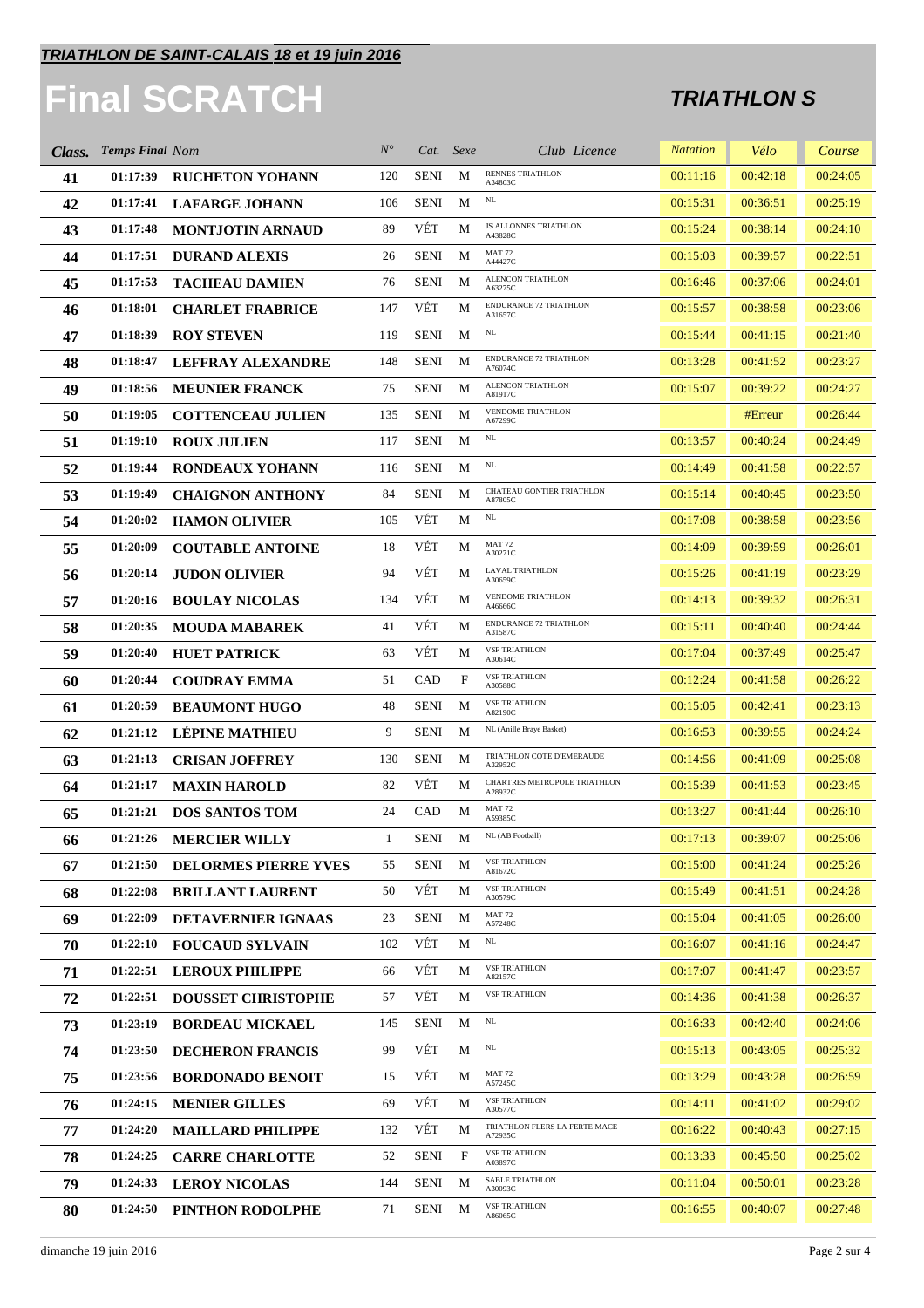# **Final SCRATCH**

| Class.     | <b>Temps Final Nom</b> |                               | $N^{\circ}$ |             | Cat. Sexe                 | Club Licence                             | <b>Natation</b> | Vélo     | Course   |
|------------|------------------------|-------------------------------|-------------|-------------|---------------------------|------------------------------------------|-----------------|----------|----------|
| 81         | 01:25:27               | <b>BARRET BENOIT</b>          | 96          | VÉT         | М                         | $\rm NL$                                 | 00:16:36        | 00:42:56 | 00:25:55 |
| 82         | 01:25:29               | <b>RIGAULT YANNICK</b>        | 68          | VÉT         | М                         | <b>VSF TRIATHLON</b><br>181950C          | 00:17:18        | 00:42:12 | 00:25:59 |
| 83         | 01:25:32               | <b>BLOT STÉPHANE</b>          | 14          | VÉT         | М                         | <b>MAT 72</b><br>A46786C                 | 00:19:04        | 00:39:47 | 00:26:41 |
| 84         | 01:25:34               | <b>BOUTHEMY THIBAULT</b>      | 98          | VÉT         | М                         | $\rm NL$                                 | 00:16:23        | 00:44:24 | 00:24:47 |
| 85         | 01:25:53               | <b>CARRE GUY</b>              | 53          | VÉT         | М                         | <b>VSF TRIATHLON</b><br>A30528C          | 00:16:03        | 00:43:08 | 00:26:42 |
| 86         | 01:26:27               | <b>BARRET LEO</b>             | 38          | CAD         | М                         | <b>ENDURANCE 72 TRI</b><br>A61139C       | 00:13:48        | 00:43:34 | 00:29:05 |
| 87         | 01:26:59               | <b>BRAULT ROBIN</b>           | 11          | CAD         | M                         | NL (Anille Braye Foot & Natation)        | 00:15:27        | 00:46:05 | 00:25:27 |
| 88         | 01:27:04               | <b>GOURGOUSSE DAVID</b>       | 104         | VÉT         | M                         | NL                                       | 00:15:41        | 00:45:23 | 00:26:00 |
| 89         | 01:27:12               | <b>FRUITIER SEBASTIEN</b>     | 103         | VÉT         | M                         | $\rm NL$                                 | 00:18:37        | 00:42:26 | 00:26:09 |
| 90         | 01:28:00               | <b>FOUCAUD JEANNE</b>         | 28          | <b>SENI</b> | $\mathbf{F}$              | <b>MAT 72</b><br>A30382C                 | 00:13:38        | 00:45:44 | 00:28:38 |
| 91         | 01:28:12               | <b>DESCOURS PIERRICK</b>      | 100         | VÉT         | М                         | $\rm NL$                                 | 00:17:00        | 00:46:37 | 00:24:35 |
| 92         | 01:28:15               | <b>DREVON BERNARD</b>         | 25          | VÉT         | М                         | <b>MAT 72</b><br>A74057C                 | 00:15:34        | 00:44:43 | 00:27:58 |
| 93         | 01:28:20               | <b>MARIE STEPHANE</b>         | 67          | VÉT         | М                         | <b>VSF TRIATHLON</b><br>A30570C          | 00:17:11        | 00:46:30 | 00:24:39 |
| 94         | 01:28:38               | <b>ODEAU THIERRY</b>          | $\tau$      | VÉT         | M                         | NL (Anille Braye Athlétisme)             | 00:22:02        | 00:42:20 | 00:24:16 |
| 95         | 01:28:44               | <b>SARRAZIN MATHILDE</b>      | 79          | <b>SENI</b> | $\mathbf{F}$              | ASPTT TRIATHLON ORLEANS<br>A80813C       | 00:14:03        | 00:46:59 | 00:27:42 |
| 96         | 01:28:45               | <b>PORCHER LAURENT</b>        | 35          | VÉT         | М                         | <b>MAT 72</b><br>A62301C                 | 00:19:06        | 00:41:38 | 00:28:01 |
| 97         | 01:28:45               | <b>ALLANEAU SOPHIE</b>        | 44          | <b>SENI</b> | $\mathbf{F}$              | <b>VSF TRIATHLON</b><br>A66920C          | 00:13:42        | 00:47:35 | 00:27:28 |
| 98         | 01:29:22               | <b>MARCAIS MIKE</b>           | 2           | <b>SENI</b> | M                         | NL (AB Basket & Foot)                    | 00:16:00        | 00:44:10 | 00:29:12 |
| 99         | 01:29:42               | <b>ROUX SEBASTIEN</b>         | 118         | <b>SENI</b> | M                         | NL                                       | 00:15:36        | 00:45:50 | 00:28:16 |
| <b>100</b> | 01:29:47               | <b>CHENUT CHRISTOPHE</b>      | 77          | VÉT         | М                         | <b>ASFAS TRI</b><br>A25910C              | 00:14:27        | 00:45:13 | 00:30:07 |
| 101        | 01:30:38               | <b>MIGUEL ALEXANDRE</b>       | 114         | <b>JUNI</b> | M                         | $_{\rm NL}$                              | 00:22:16        | 00:44:04 | 00:24:18 |
| 102        | 01:30:54               | <b>DJEARAMIN GANESH</b>       | 86          | <b>SENI</b> | M                         | DB COACHING TRIATHLON<br>A01311C         | 00:14:29        | 00:49:59 | 00:26:26 |
| 103        | 01:31:10               | <b>LANDAIS JEREMY</b>         | 108         | <b>SENI</b> | M                         | $\rm NL$                                 | 00:23:00        | 00:41:31 | 00:26:39 |
| 104        | 01:31:44               | <b>LISE MICHAEL</b>           | 110         | VÉT         | М                         | $\rm NL$                                 | 00:18:20        | 00:44:09 | 00:29:15 |
| 105        | 01:31:53               | <b>LOUIS FREDERIC</b>         | 129         | VÉT         | М                         | TRI ATTITUDE 41<br>A29603C               | 00:16:08        | 00:48:55 | 00:26:50 |
| 106        | 01:32:01               | <b>BABIN ALEXANDRE</b>        | 46          | VÉT         | M                         | <b>VSF TRIATHLON</b><br>A30537C          | 00:14:45        | 00:45:55 | 00:31:21 |
| 107        | 01:32:57               | <b>FAUCHON LAURENT</b>        | 136         | VÉT         | M                         | VENDOME TRIATHLON<br>A79809C             | 00:19:51        | 00:44:21 | 00:28:45 |
| 108        | 01:33:37               | <b>BODENES ANTOINE</b>        | 49          | VÉT         | М                         | <b>VSF TRIATHLON</b><br>A87751C          | 00:16:08        | 00:46:01 | 00:31:28 |
| 109        | 01:33:50               | <b>GUENAUX MATHILDE</b>       | 29          | VÉT         | $\boldsymbol{\mathrm{F}}$ | <b>MAT 72</b><br>A42975C                 | 00:19:33        | 00:46:37 | 00:27:40 |
| <b>110</b> | 01:33:51               | <b>LALOUE DIDIER</b>          | 107         | VÉT         | М                         | $\rm NL$                                 | 00:19:09        | 00:44:58 | 00:29:44 |
| 111        | 01:34:06               | <b>MARCHAIS ARNAUD</b>        | 138         | <b>SENI</b> | M                         | VINEUIL SPORT TRIATHLON<br>A82305C       | 00:18:43        | 00:47:36 | 00:27:47 |
| 112        | 01:34:24               | <b>DURAND LUDOVIC</b>         | 27          | VÉT         | М                         | <b>MAT 72</b><br>A30334C                 | 00:14:55        | 00:48:03 | 00:31:26 |
| 113        | 01:34:40               | <b>MAUGER ROMUALD</b>         | 112         | SENI        | M                         | NL                                       | 00:18:27        | 00:47:02 | 00:29:11 |
| 114        | 01:35:13               | <b>DESHAYES-BARRE ANNE-M</b>  | 65          | VÉT         | $\mathbf{F}$              | <b>VSF TRIATHLON</b><br>A66925C          | 00:16:04        | 00:48:18 | 00:30:51 |
| 115        | 01:35:32               | <b>MAIRESSE ANTOINE</b>       | 30          | <b>SENI</b> | M                         | <b>MAT 72</b><br>A30299C                 | 00:18:09        | 00:47:01 | 00:30:22 |
| <b>116</b> | 01:36:33               | <b>DASSE EDITH</b>            | 20          | VÉT         | $\boldsymbol{\mathrm{F}}$ | <b>MAT 72</b><br>A30321C                 | 00:18:50        | 00:47:17 | 00:30:26 |
| 117        | 01:36:33               | <b>DESPRES LIETOUT COLINE</b> | 56          | JUNI        | $\mathbf{F}$              | <b>VSF TRIATHLON</b><br>A30587C          | 00:14:40        | 00:51:18 | 00:30:35 |
| 118        | 01:36:52               | <b>TROUILLOT MARIE HELEN</b>  | 72          | VÉT         | F                         | <b>VSF TRIATHLON</b><br>A30550C          | 00:18:56        | 00:48:03 | 00:29:53 |
| <b>119</b> | 01:37:59               | PERRIGUEUX YANN               | 115         | <b>SENI</b> | M                         | NL                                       | 00:19:11        | 00:48:43 | 00:30:05 |
| 120        | 01:40:25               | POMMEREUL PASCAL              | 133         | VÉT         | М                         | TRIATHLON FLERS LA FERTE MACE<br>A87667C | 00:18:05        | 00:48:29 | 00:33:51 |
|            |                        |                               |             |             |                           |                                          |                 |          |          |